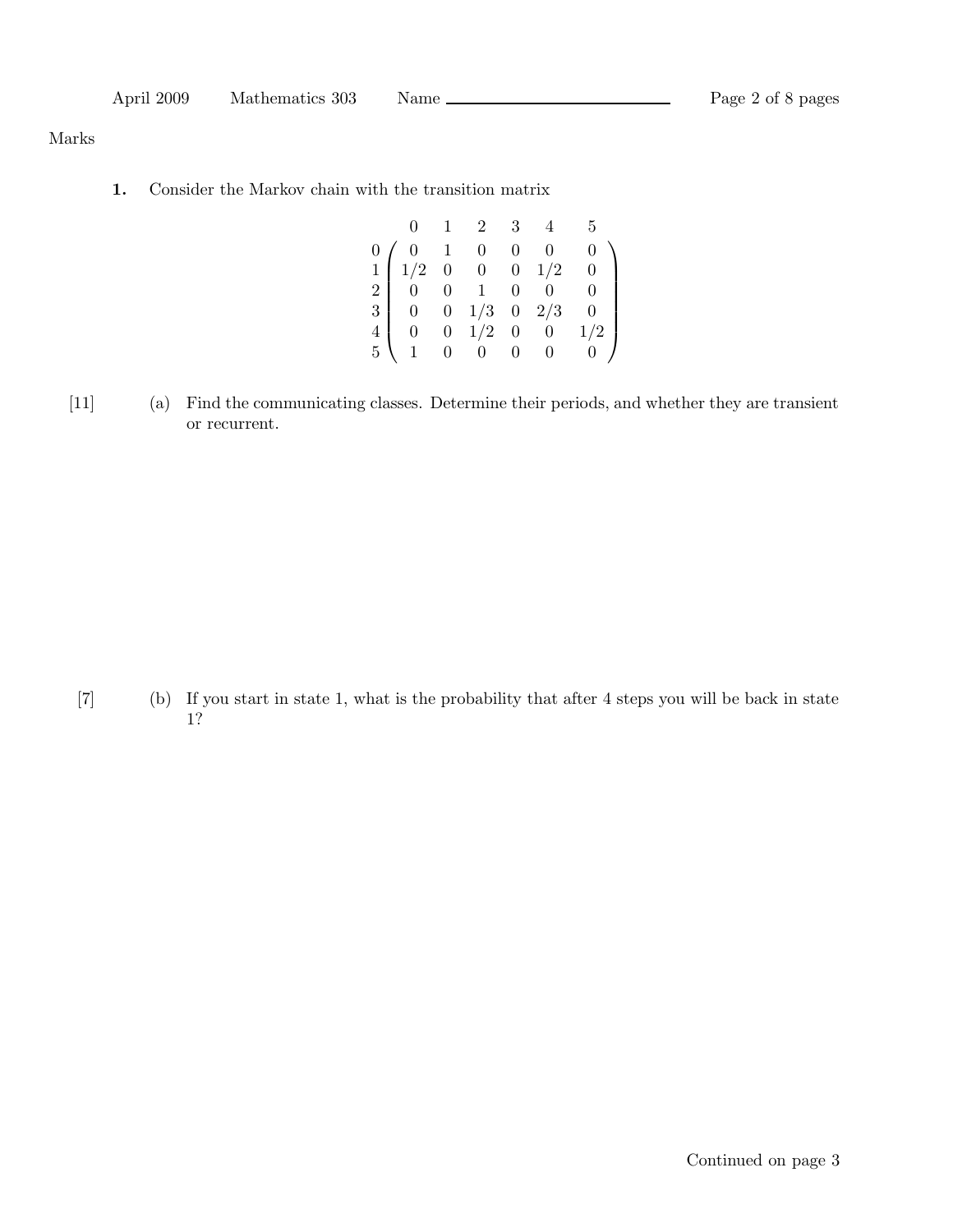- 2. The following statements refer to a Markov chain with transition matrix P. True or false? Give brief reasons.
- [4] (a) If state i is recurrent and  $P_{ij}^n > 0$  for some n, then states i and j communicate.

 $[4]$  (b) Given that the process starts in a recurrent state i, the expected time to return to state  $i$  is finite.

[4] (c) There is always at least one recurrent class.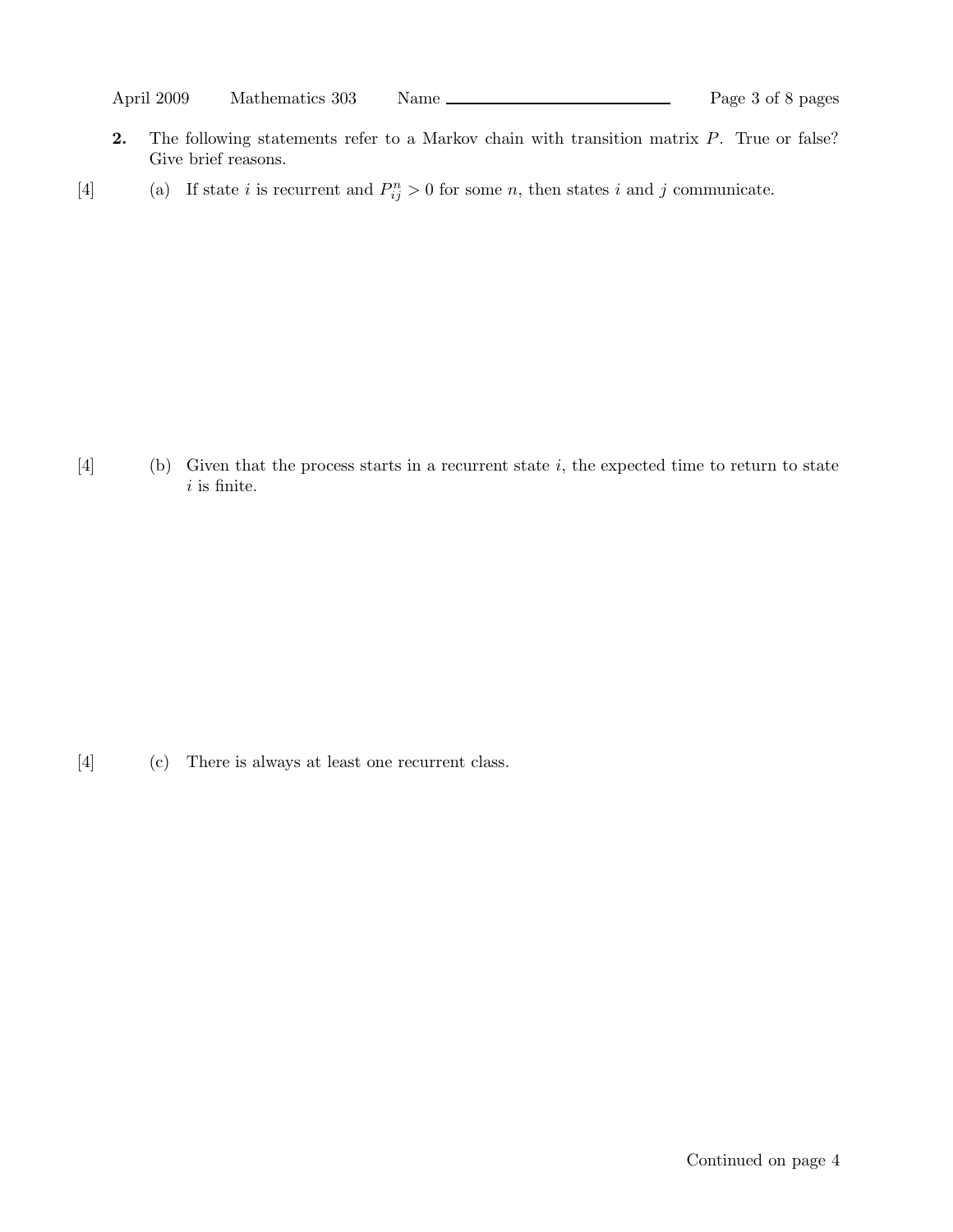April 2009 Mathematics 303 Name Page 4 of 8 pages

- 3. At the end of each month, a certain business fires whichever member of its N-person sales staff has made the least sales during the month, and replaces him or her with someone new. Assume that each sales person is equally likely to be the one fired. Of the N people who were employed at the beginning of the year, let  $X_n$  be the number who are still there after n months (so  $X_0 = N$ ). This constitutes a Markov chain.
- [7] (a) What is the transition matrix?

[7] (b) What is the expected number of months until all of the original staff are gone?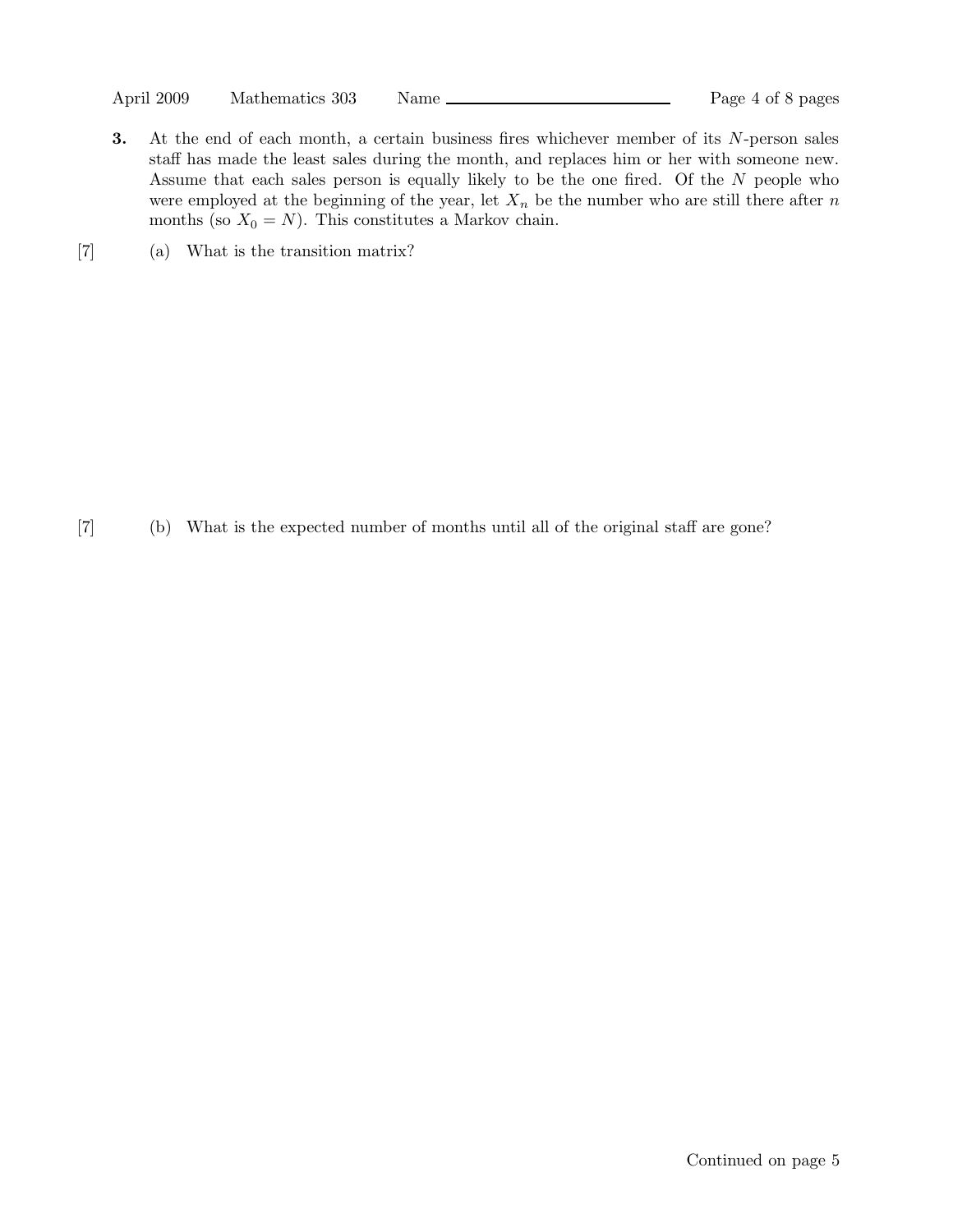- **4.** Let  $N(t)$  be a Poisson process of rate  $\lambda$ , and  $S_n$  the time of the n'th occurrence. Find
- [6] (a)  $Cov(N(2), N(3))$  Hint: independent increments

[6] (b)  $E[S_4|N(2) = 3]$ 

[6] (c) 
$$
E[N(2)|S_4 = 2]
$$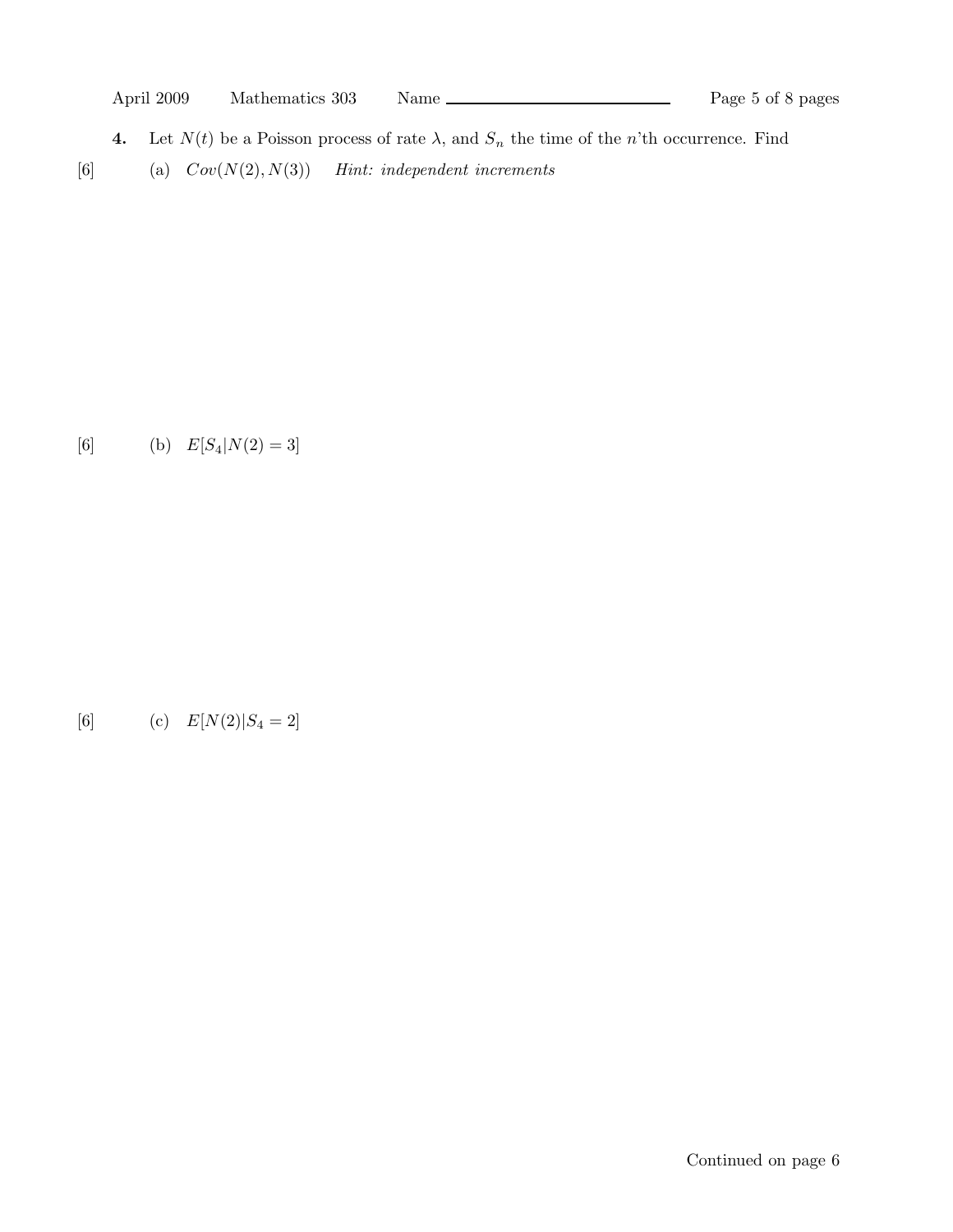April 2009 Mathematics 303 Name <u>Conserverse and Page 6 of 8 pages</u>

- 5. Potential customers arrive at a small barbershop as a Poisson process with a rate of four per hour, but there is only room for two customers (including the one the barber is currently working on). The time to service a customer (once the barber starts working on him) has an exponential distribution with mean 20 minutes.
- [6] (a) In the long run, what fraction of time is the shop empty (i.e. there no customers)?

[7] (b) Starting with a full shop, what is the expected length of time until the shop becomes empty?

[5] (c) Why do customers entering the shop not constitute a renewal process?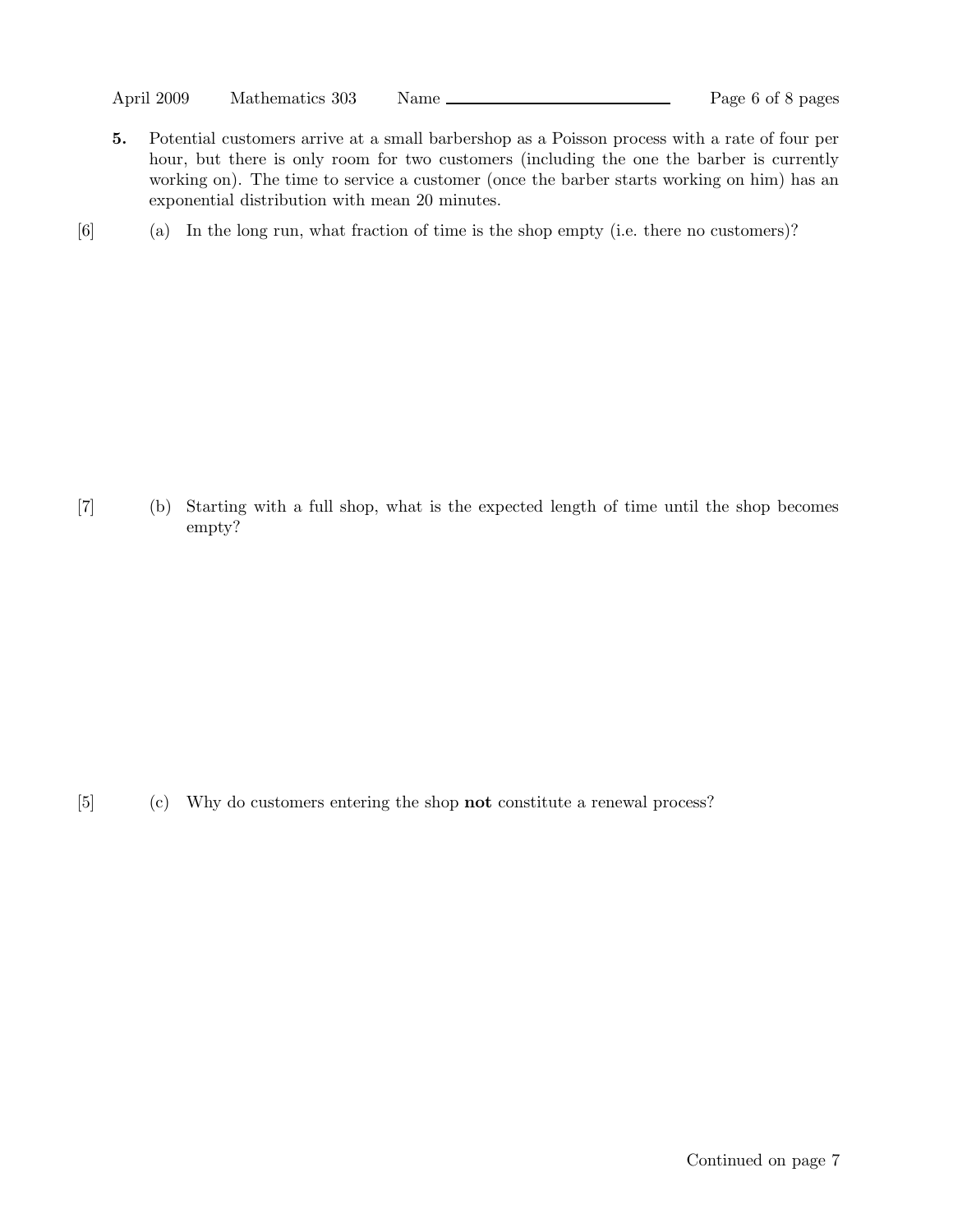April 2009 Mathematics 303 Name <u>Conserverse and Page 7</u> of 8 pages

- 6. People arrive at a bus stop as a Poisson process with rate 5 per hour, and begin waiting (there is room for an unlimited number to wait). However, the buses are not running today. For each individual waiting, the length of time until that individual would discover for himself or herself (if not told by anybody else) that the buses are not running is an exponential random variable with expected value  $1/5$  hour. Anybody who discovers that the buses are not running will announce it, and then everybody will leave immediately. Let  $X(t)$  be the number of people waiting at time t.
- [6] (a) Model  $X(t)$  as a continuous-time Markov chain, giving the rates  $q_{ij}$ .

[5] (b) The limiting distribution for  $X(t)$  as  $t \to \infty$  is  $\pi_j = \frac{1}{(e-1)(j+1)!}$ . Show that this is a stationary distribution.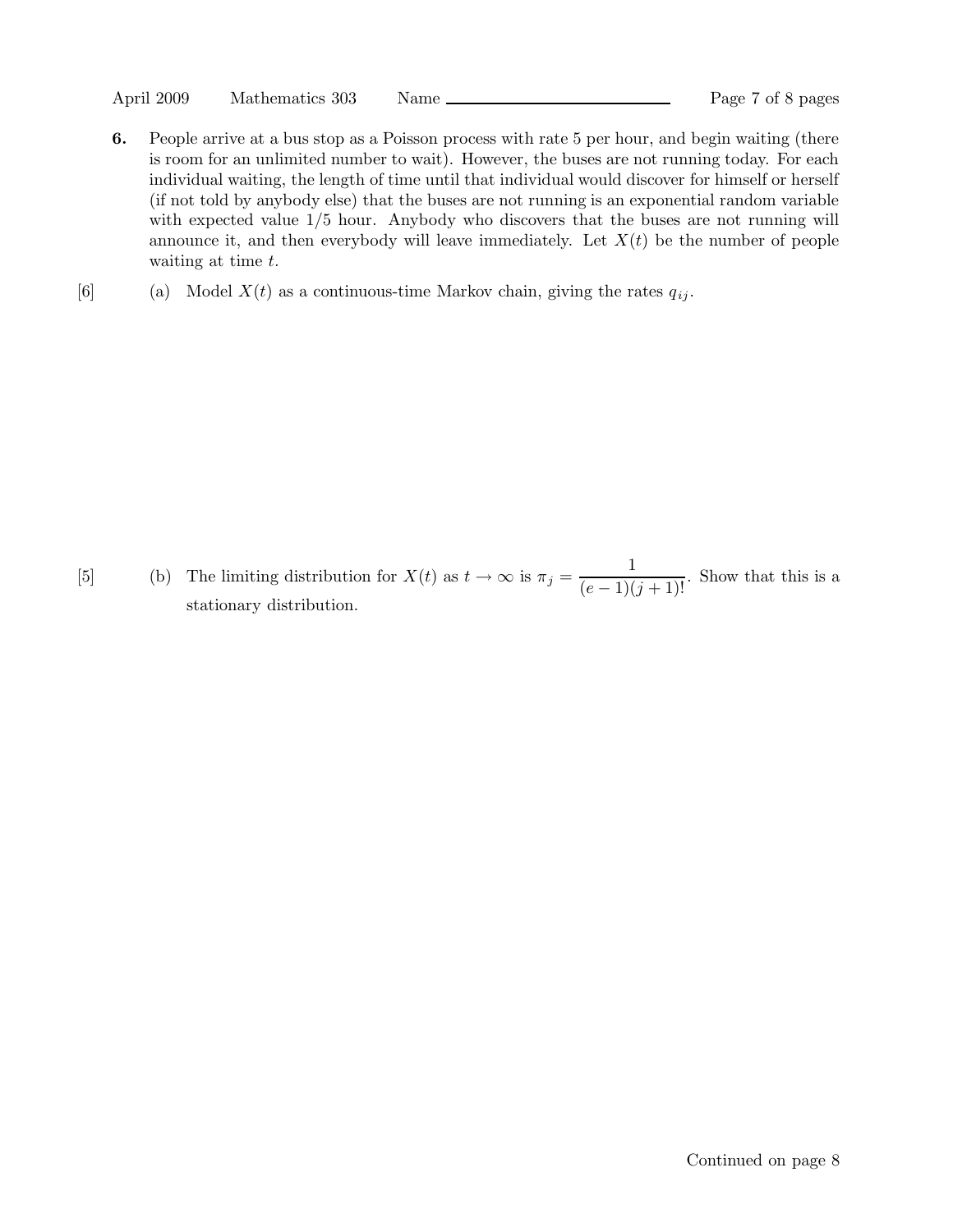[5] (c) What is the average interval between times when everybody leaves?

[4] (d) Explain briefly what the Elementary Renewal Theorem says about the answer to (c).